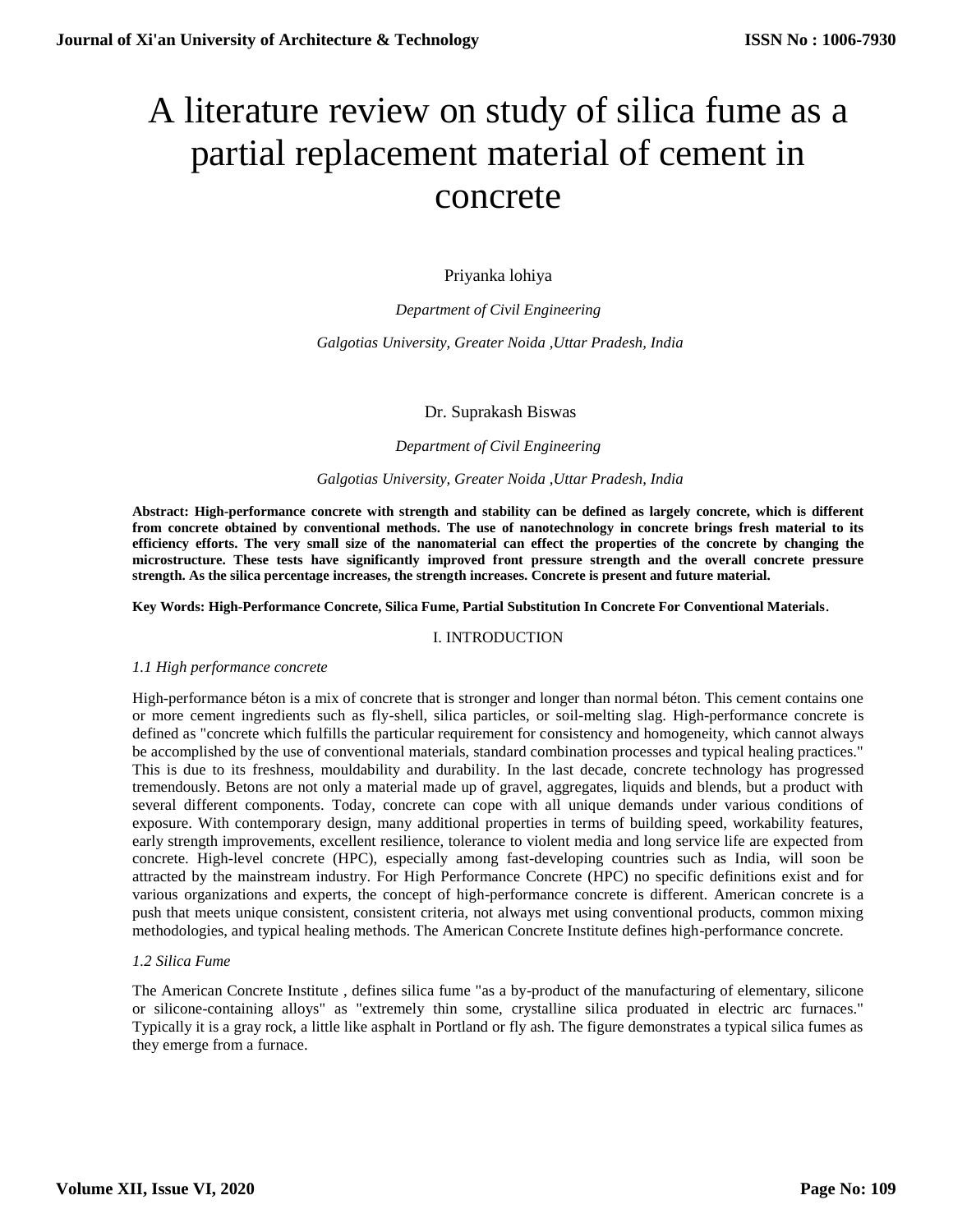

Figure 1**:** Silica Fume

Other names are frequently referred to as silica fume. This is the name of some other silica fumes

- Smoking condensed silica
- Micro-silk.
- Silica volatilized

# *1.3 ChemicalPropertiesof silica fume*

Table shows the primary chemical Silica fume properties. A discussion of each of these properties is provided below. The crystalline substance is insoluble in concrete, but must be dissolved before its reaction.

# *1.4Physical Properties of silica fume*

The main physical properties of silica fume are indicated in this table. A discussion of each of these properties is provided below.

# *1.4.1Particlesize*

Silica fumes are extremely small, with over 95% less than 1μm of particle size. For the physical and chemical contribution of silica fumes to concrete, the particle dimensions are significant.

# *1.4.2Bulkdensity*

This is yet another unit weight term. The bulk smoke density of the formed silica fume is determined by the metal produced in the oven and the use of the oven. As the bulk density of the fume as generated is generally very small, transportation for long distances is not very economical.

# *1.4.3Specificgravity*

This is yet another unit weight term. The bulk smoke density of the formed silica fume is determined by the metal produced in the oven and the use of the oven. As the bulk density of the fume as generated is generally very small, transportation for long distances is not very economical.

# *1.4.4Specificsurface*

This represents the entire surface of a given material mass. The surface area is very big since the particles of silica smoke are very small. As particles decline, we know the market for sand increases; the same is true for silica fume. This is why it is critical to use silica fume with a water-reducing mixture. The exact surface of the silica fume shall be measured using a special process called BET or nitrogen adsorption process. Determination of measurable surface area on the basis of seven measurement or air permeability measurements indicates that the fume of silica is smaller.



Figure 2: Photo Micrograph of Portland cement Grains and Silica Fume Particles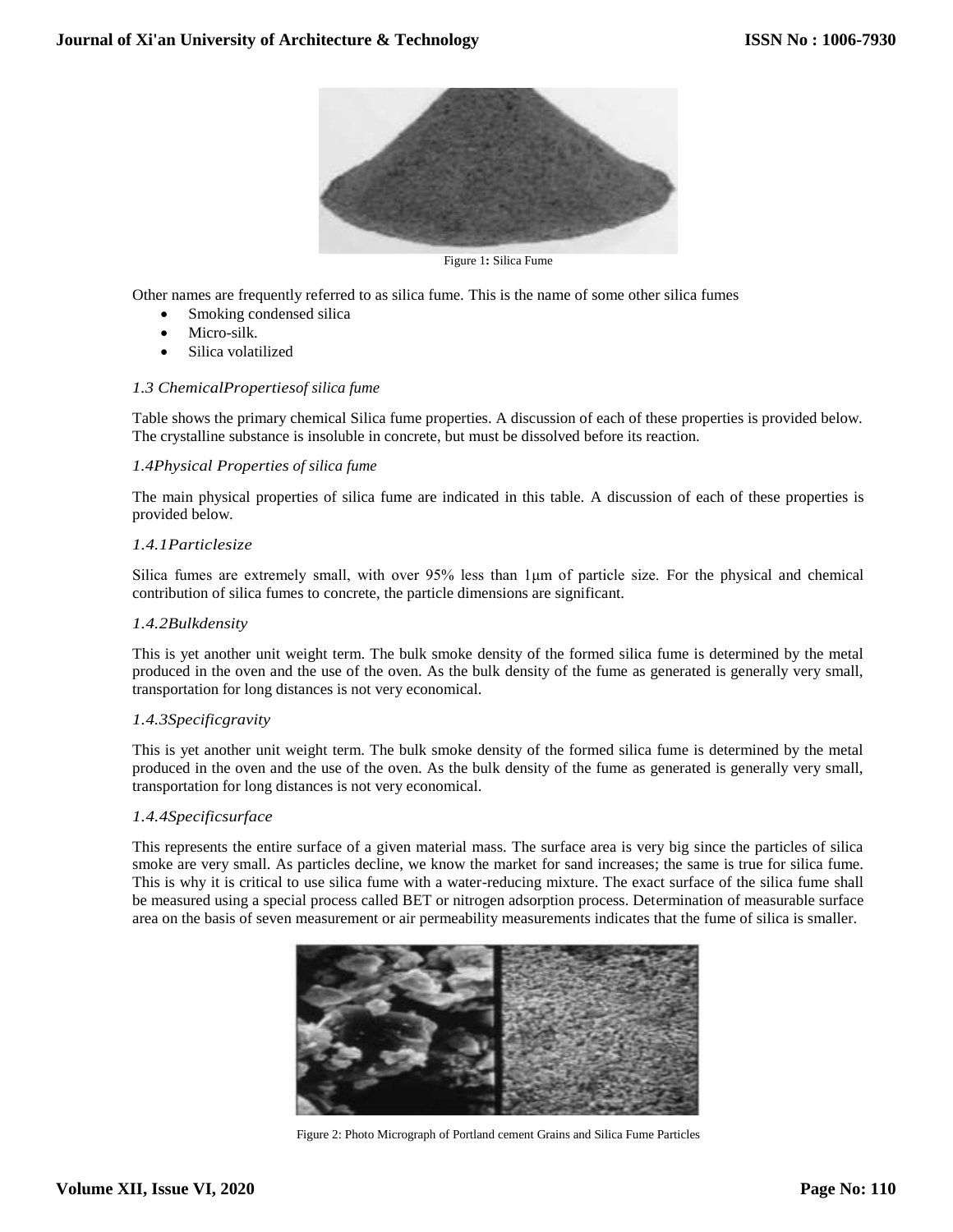| Agglomerated            |
|-------------------------|
| Grey                    |
|                         |
| 2.20                    |
| 0.1 μ                   |
| $2 - 10$ % by weight of |
| cement                  |
| Nil                     |
|                         |

Figure 3: Physical Properties of Silica Fume

#### II. RESEARCH BACKGROUNDS

- [1] Jayeshkumar, P., Zala, LB, Umrigar, FS, (2012), Partial cement substitution experiment in design of concrete mixed with fly ash. This research study discusses the viability of partial cement substitution by the thermal industry waste in concrete manufacturing. The usage of fly ash as an extra cementation ingredient in concrete formulations has been studied as an alternative to conventional concrete. Therefore, the range of fly ash used in concrete is 0% (without fly ash), the weight percentage of M-25 is 10% (weight), the weight percentage of M-40 is 20% (cement) and M-40 the weight percentage (cement) is 30%. Production of concrete mixtures, testing and comparison of compressive strength and cracking strength of conventional concrete.
- [2] As partially substitute for asphalt, Mar Thong, C., (2012), Sawdust Ash (SDA). The study suggests the use of SDA in all cement grades to partially substitute cement up to a maximum of 10 percent by volume. Test findings reveal that, with the addition of SDA, the higher calcium level findings in higher expansion. Early intensity production was found to be approximately 50-60% of its 28-day strength.
- [3] Embedded nanoparticles ZrO2, control of the mechanical properties in cemented composites Ali, N., Shadi, R., Shirint, R., (2010. In this study, a partial replacement of cement with Nano phase particles from ZrO2 was studied in order to detect the tense break and bending resistance along with the concrete setting time. Four different contents of 0.5%, 0.1 per cent, 1.5% and 2.0% by weight have been reported with ZrO2 nanoparticles with the average diameter of 15 nm.
- [4] Mortar To Using Fly Ash, a partial replacement of cement (Moinul, I., Saiful, I., (2010)). The paper focused on the results of a research study to analyze the effect of fly ash on the hardness of mortar and on increased use of mortar of fly ash. Class F fly ash has been substituted with cement by six per cent by weight (10%, 20 %, 30%, 40 %, 50% and 60%). Also prepared as a mortar guide were Ordinary Portland Mortar (OPC).
- [5] The hardness of Mortar and concrete made from the pozzolane, as a partial alternative to cement, is Hossain, M., Karim, M., Hasan, M., Hossain, M. K., (2016): a study. In current years researchers have been working to build more efficient cementing processes to mitigate harmful impacts on the atmosphere and disintegrate concrete frameworks associated with traditional Portland concrete (OPC). The most efforts to build organic binders have been done with pozzolanes including slag, fly ash ( FA), ash of fuel palm-oil (POFA), methane kaolin (MK), silica fume ( SF), RhA (rice husk ash).
- [6] Escalante, G., Espinoza, P., Gorokhovsky, A. (2009), a comparative study of partial replacement of Portland cement and alkali-activated cement as a coarse blast furnace as concrete material The efficiency of cement to concrete is 230, 280 and 330 kg / m3 of coarse-grained slag 2900 cm2 / g. Second, the slag partly substituted Portland cement by 30 percent, 50% and 70%. The intensity declined as the quantity of slag increased;
- [7] Maddalena, C., Massimiliano, F., Luca, B. (2013), Massimiliana, F., Maddalena, C., B. (2015). A hydraulic or pozzolanic waste content, used as partial substitute for a cement clinker, may lead to the hydration of the Cement paste and, after proper curing, can result in a beneficial pore structure refining [9]. Such mineral additions thereby inhibit the penetration of ionic species into the concrete and avoid the impact of embedded steel corrosion due to chlorides or concrete deterioration due to sulfate ions.
- [8] Justice, J.M., Kennison, L.H., (2005), Analysis of the Two Metacaolins and Silica Fume Used as External Products in Cementation. At 8 percent, weight cement substitution measured the efficiency of two metakaolins as complementary cementation materials (SCMs). The surface areas of metakaolins differ (11.1 vs. 25.4 m2  $/$  g). Without the use of SCM, the mixture control water  $/$  cerium ratio was controlled to 0.40, 0.30, and 0.60, and the efficacy of the meta-kaolin mixture was compared with the part using silicon fume instead of cement.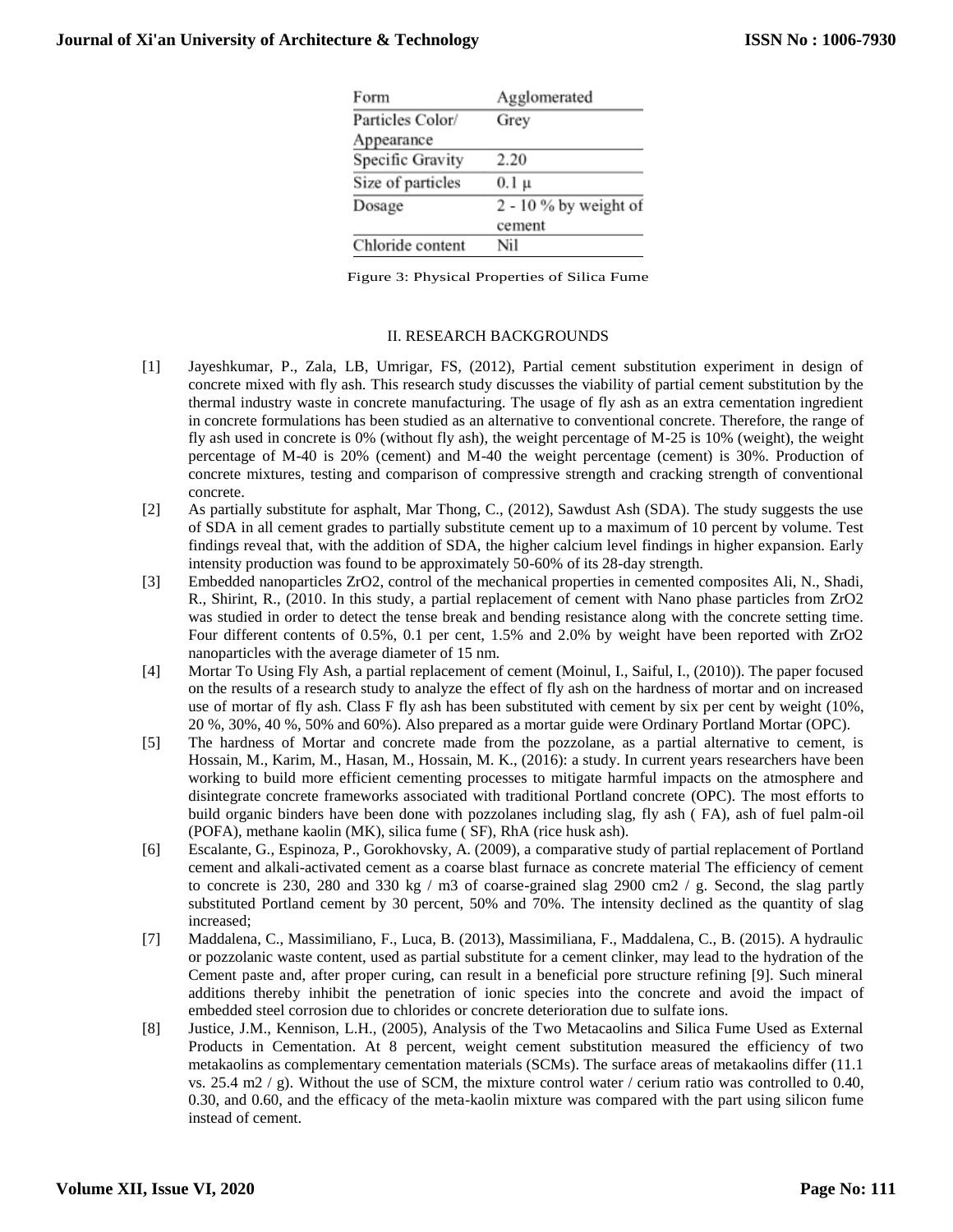- [9] Tailor, Yahya, Yahya, a. (2008), the impact on rheological properties, leakage and structural cement bonding strength. The use of SCMs in structural grooves shows that the demand for water in blends produced with Portland cement is increasing. Using binary and ternary cements, when used in wellscattered structures, results in greater fluidity, lower yield tension, higher plastic viscosity and improved tolerance to induced bleeding relative to comparison mixtures made of Portland cement.
- [10] Ganesan, K., Raja gopal, K., than gavel, K., (2007), Bagasse ash assessment as additional cementation content. In this analysis, the effect of BA on the physical and mechanical properties of hardened concrete was recorded as a partial replacement for cement. The properties of the studied concrete include compressive power, resistance to tensile cracking, water absorption, permeability, chloride diffusion and resistance to chloride ions. Test results show that BA is an effective mineral mix with an optimal 20 per cent cement replacement ratio.
- [11] Hanumesh, BM, Varun, B.K. (2015), "The mechanical properties of concrete vapor are used as a substitute for cement." The latest work has endeavored to use silica fume as an alternate source of cement and to evaluate the cement replacement limit for concrete grade M20. The main purpose of this research was to analyze in part as cement replacements the mechanical characteristics of M20 grade concrete control and silica fume concrete at different concentrations of silica fume (5, 10, 15 and 20 per cent).
- [12] Sonali, K.G., Deotale, R.S., (2014): 'Supplementing Cement with a partly substituted GGBS & RHA and natural sand with coal quarries' In order to reduce the waste disposal problem, the concrete industry is continuously seeking additional cement material. The agricultural waste includes rice husk ash (RHA) and quarry sand (QS). A partial replacement of natural sander (NS) with quarry sand and a partial replacement of cement using GGBS and RHA could provide the economic solution for the problem. The study is done in three phases: the first mixture of M40 grade concrete, 15%, 45%, 75% by 90% and 100% by natural sandstone, which offers the optimal replacement percentage with maximum compression extreme activation.

#### *2.1 Conclusion from literature Review*

- The impact of concrete increases with the use of silica.
- Improved compressive strength improves workability of concrete by using silicon fume to improve workability.

## III. SILICA FUME AS BYPRODUCT

Silica fume is a by-product of silicone or ferrosilicon alloy production. Beton is one of the most suitable solutions for silica fumes. This is made of a very volatile pozzolan with its chemical and physical properties. Silicium-containing concrete fumes can be very strong and long lasting. Silica fume is available from concrete admixture suppliers and is simply added during concrete manufacture if specified. The concrete contractor puts, finishes and heals silica-fumes concrete in particular. As this photograph shows, silicone metal and alloys are made in electric furnaces. Quartz, coal and wood chips are the raw materials. The smoke is collected and dispersed in silica fume, instead of being processed from the furnace cycle. Perhaps the most significant application is to combine concrete minerals in this material. The gases are primarily made up of the amorphous dioxide of silicium (SiO2). — Unbelievably small particle, around 1/100th of a standard cement particle size.

# IV. PROPERTIES OF FRESH CONCRETE

The key and significant quality of fresh concrete is its versatility. The simplicity with which it can be compacted or worked is tangible working ability. The ability of a fresh (plastic) concrete mix to correctly and without the consistency of the concrete fill the form / mold with the necessary work is being performed. The Road Testing Laboratory, UK, which has extensive study in the fields of compactness and workability, has defined the workability as 'the property of concrete,' which defines the amount of inertial work required for complete compaction.' Another definition that has a broader significance is that it is defined as "easy to compact concrete by 100% with regard to the compactation and deposition mode." Concrete workability is a concept consisting of the following four partial concrete properties, namely mixed functionality, portability, mouldability and lightweight capability. Generally, machinability is the amount of work needed to compress concrete in a specific mold. The operability required for a particular mixture depends on the type of pressure used and the complex nature of the shield used in reinforced concrete. A functioning mix should not be separated. The functionality will depend on water content, aggregate, cement content and age and it can be modified, like super plasticizers, by adding chemical admixtures. Concrete workability is measured by:

(a) Slump testapparatus,